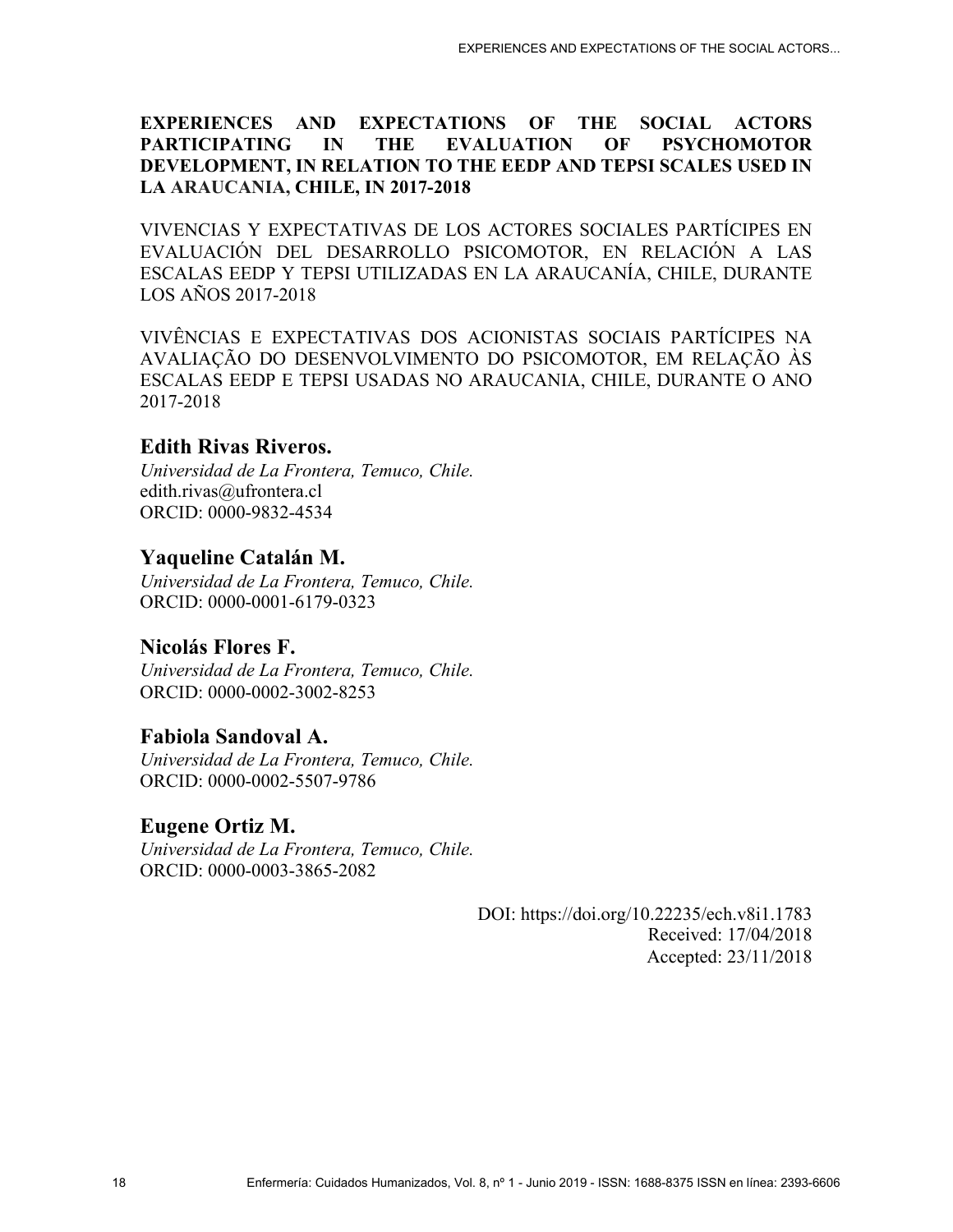#### **ABSTRACT:**

In Chile, the Psychomotor Development Evaluation Scale (EEDP in Spanish) and the Psychomotor Development Test (TEPSI in Spanish) are outdated tools that lack international reliability and validation. It is necessary to analyze the evaluation process from the point of view of the health and education professionals, that is, nurses and early childhood educators. The purpose was to reveal the experiences of these actors in the evaluation process of psychomotor development in children under three years of age, according to social determinants. This is a qualitative exploratory study based on the Alfred Schütz phenomenology, carried out in seven key informants, five nurses and two educators, through semi-structured interviews. The analysis was limited to transcription, coding, grouping into categories and synthesis. The meta categories revealed are: A: Dilemmas and uncertainties by critical nodes and intermediate categories: a) The gap between public policies and local reality does not favor the development of children, b) Outdated and decontextualized instruments, c) Myths and expectations of the parents regarding the evaluation, d) Instruments without social relevance; and B: Expectations and intermediate categories: a) Political framework update for continuous and effective progress, b) Parents incorporation and empowerment in the process, c) Professionals training and improvement. It was concluded that it is necessary to update the evaluation strategies and have validated, updated and socially relevant instruments that include the parents.

**Keywords:** Child Development; Evaluation Studies as Topic; Public Policy; Parents.

#### **RESUMEN:**

En Chile, la Escala de Evaluación del Desarrollo Psicomotor (EEDP) y Test de Desarrollo Psicomotor (TEPSI) son herramientas no actualizadas, que carecen de confiabilidad y validación internacional conocida; por ello se hace necesario analizar el proceso evaluativo desde los actores de salud y educación, Enfermeras y Educadoras de párvulos respectivamente. El objetivo fue develar las vivencias de estos actores sociales, partícipes en el proceso evaluativo del desarrollo psicomotor en menores de tres años, según determinantes sociales. Se trata de un estudio cualitativo exploratorio, basado en la fenomenología de Alfred Schütz, realizado en siete informantes claves, cinco enfermeras y dos educadoras de párvulos, por medio de la entrevista semiestructurada. El análisis se circunscribió a transcripción, codificación, agrupamiento en categorías y síntesis. Se develan las metacategorías: A: Dilemas e incertidumbres por nudos críticos y categorías intermedias: a) Brecha entre políticas públicas y realidad local, no favorece el desarrollo de los niños, b) Instrumentos desactualizados y descontextualizados, c) Mitos y expectativas de los padres frente a la evaluación, d) Instrumentos sin pertinencia social; y B: Expectativas y categorías intermedias: a) Actualización del marco político para un avance continuo y efectivo, b) Incorporación y empoderamiento de los padres en el proceso, c) Capacitación y perfeccionamiento de profesionales. Se concluye que es necesario la actualización de las estrategias evaluativas y disponer de instrumentos validados, actualizados, con pertinencia social y que consideren a los padres.

**Palabras Claves:** Desarrollo Infantil; Estudios de evaluación como asunto; Política pública; Padres.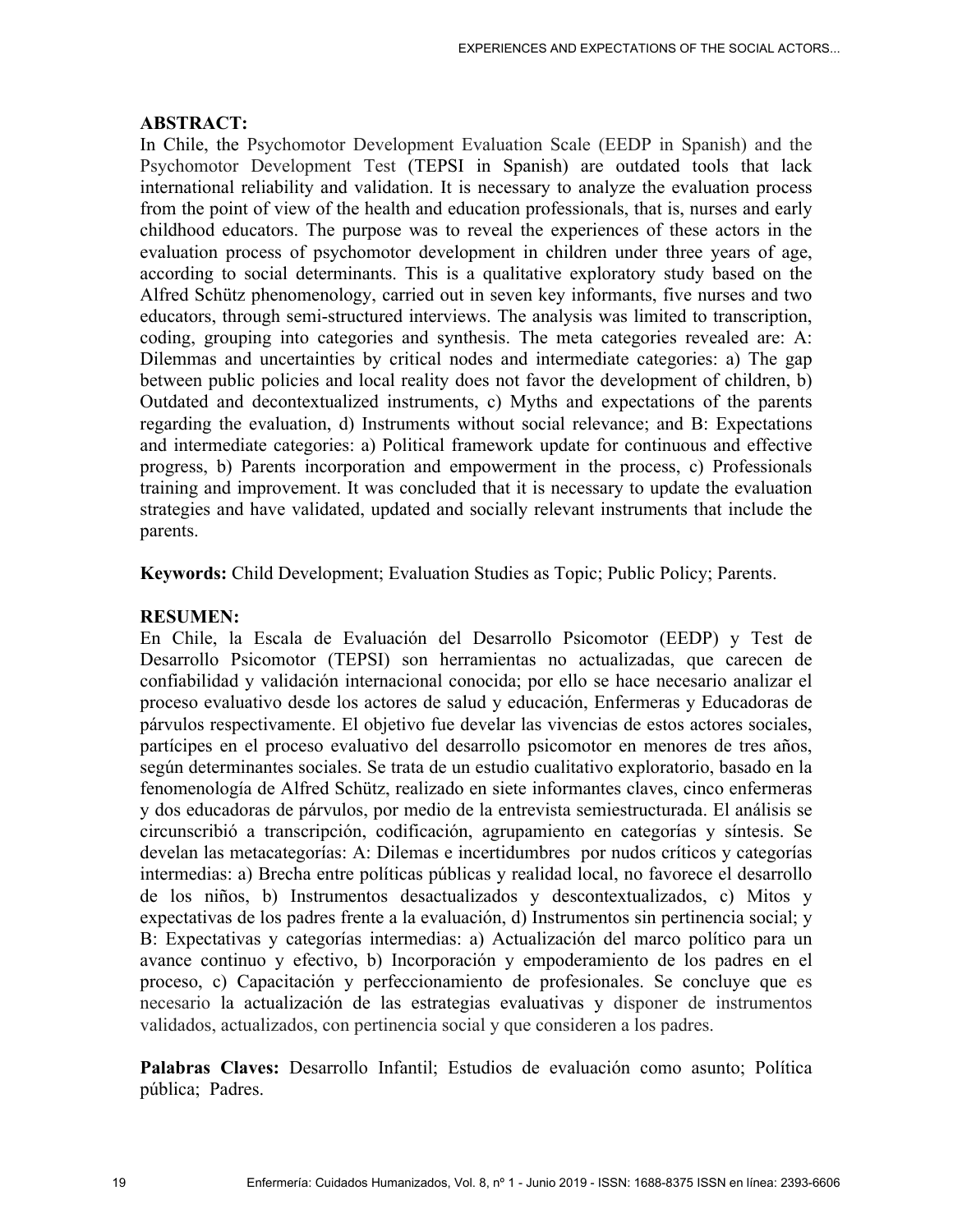#### **RESUMO:**

No Chile, as Escala de Avaliação do Desenvolvimento Psicomotor (EEDP) e Teste de Desenvolvimento Psicomotor (TEPSI) não são ferramentas atualizadas, que carecem de confiabilidade e validação internacionalmente conhecidas, por essa razão, é necessário analisar o processo de avaliação dos atores de saúde e educação, enfermeiros e educadoras de creches, respectivamente. Lo objetivo foi revelar as experiências dos atores sociais participantes, enfermeiros e educadoras de creches, no processo de avaliação do desenvolvimento psicomotor em crianças menores de 3 anos, segundo os determinantes sociais. Foi realizado um estudo qualitativo exploratório baseado na fenomenologia de Alfred Schütz, realizado em 7 informantes-chave, 5 enfermeiros e 2 educadoras de creches, por meio de entrevista semiestruturado. A análise foi limitada à transcrição; codificação; agrupamento em categorias e síntese. Dilemas e incertezas de nós críticos e categorias intermediárias: a) lacuna entre política pública e da realidade local, não favorece o desenvolvimento das crianças, b) instrumentos desatualizados e, c) Mitos descontextualizadas e expectativas dos metacategorias são revelados os pais na frente da avaliação, d) Instrumentos sem relevância social; e B: Expectativas e categorias intermediárias: a) Atualização do arcabouço político para o progresso contínuo e efetivo, b) Incorporação e empoderamento dos pais no processo, c) Treinamento e aperfeiçoamento dos profissionais. É necessário atualizar as estratégias de avaliação e validar instrumentos atualizados e de relevância social que considerem os pais.

**Palavras-chave:** Desenvolvimento Infantil; Estudos de Avaliação como Assunto; Políticas públicas; Pais.

#### **INTRODUCTION**

Psychomotor development (PMD) is defined as the set of skills that the child gradually acquires as a result of the maturation of the Central Nervous System and the interaction with the environment (1); its objective is the ability not only to interact but also to transform it (2). The normal evolution of the PMD requires the indemnity of the neurosensory organs, a favorable environment, as well as timely and effective stimulation (3). This is how, in the human brain, the "synaptic density" (the number of neuronal interconnections), is greater in the first three years of life, and gradually decreases until the age of ten; this level then remains until adulthood (4).

PMD is influenced in the extra-uterine phase by bio-psychosocial aspects (5) such as poverty, absence of a father, low maternal education, postpartum depression in the mother, among others (2, 6, 7, 8). It is also affected in the intrauterine stage and the first three years of life, the "critical periods" of greater plasticity where the child's organism presents a higher rate of growth and differentiation (4). For this reason, adequate stimulation during this period of the infant´s life is essential to acquire the basic skills for learning and development.

The social aspects are present where this research takes place. According to CENSUM 2017, La Araucanía is one of the regions in Chile with the largest rural population, 29.1%, and with the largest number of Mapuche ethnic population, 34.3% (9). In Chile, the main instruments used to evaluate the PMD are the Psychomotor Development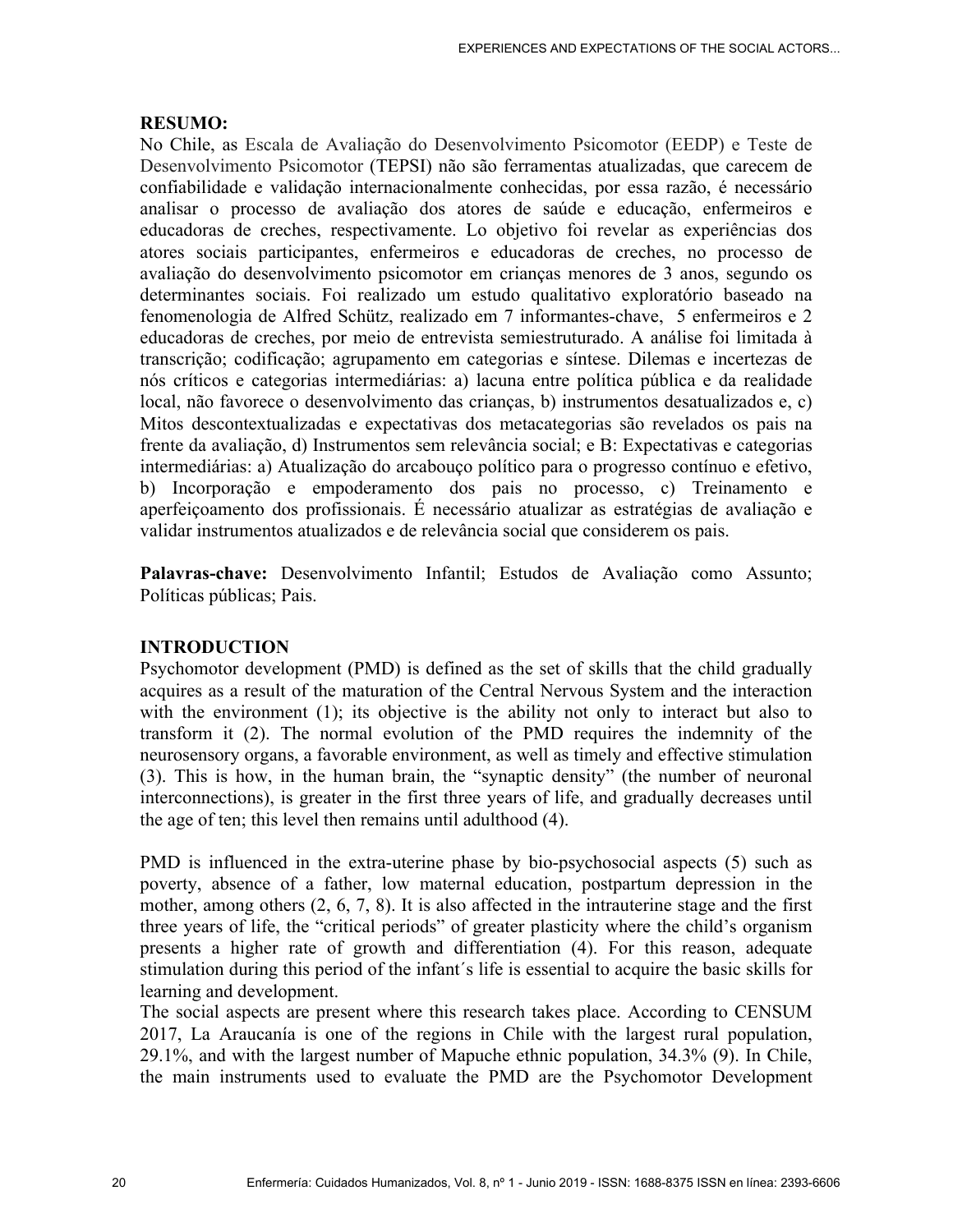Assessment Scale (EEDP) and the Psychomotor Development Test (TEPSI), established in the Psychomotor Development Stimulation and Evaluation Technical Standard (8, 10).

The EEDP was developed by a group of Chilean psychologists in 1974, with new editions in 1976 and 1978. This instrument evaluates four areas of development: Motor, Coordination, Social and Language. It consists of 75 items, five for each age; it establishes the categories of Normal, Risk and Retardation. In order to calculate the standard score per category the average scale between the medium-high socioeconomic level and the low socioeconomic level (11) is used. TEPSI is used for children between two and five years of age; it was created in 1985 and the latest update corresponds to the  $10<sup>th</sup>$  edition in 2003 (12). TEPSI evaluates three areas of development: Coordination, Language and Motor. It consists of 52 items; it must be applied completely and in the order stipulated: starts in item 1 of the Coordination subtest, then the 24 items of the Language subtest follow, and finally the 12 items of the Motor subtest. It cannot be interrupted, even in case of failure in several successive items (13).

The nurse uses these instruments during the child's health check-ups, EEDP at 8 and 18 months of age, TEPSI at 36 months, evaluating the child´s development through direct observation (10). Early childhood educators also apply them in the formal education system.

These two screening tools in Chile are not widely accepted, since their reliability and validation are unknown (2,6,7); they require a lot of time for their application (8), trained professionals, and they evaluate children outside their environment (6, 7, 8, 14, 15), so they consider the information that parents can provide just partially, in relation to behavior and the patterns of interaction of their children (16).

The American Academy of Pediatrics (AAP) indicates that there is no Gold Standard of detection with universal acceptance suitable for all populations and all ages, but it recommends that tests must be culturally and linguistically sensitive, reliable, with acceptable levels of sensitivity and specificity of to 70% and 80% respectively (17).

Regarding PMD deficit, in developed countries prevalence is between 12% and 16%. In South America, rates have been reported ranging from 29% to 60%, depending on the instrument used, the experience of the health team using it, the child's age, the socioeconomic status, rurality, participation in stimulation programs and pre-school education (18). In Chile, according to Public Health System records in 2015, 11.3% of children under five years of age presented risk or retardation, and in La Araucanía, a 16.93%, more than the national average (19).

The variability of the reported figures suggests that the strategies currently implemented in Primary Care could be under-identifying difficulties in the children evaluated (20) or could be biased by the quality of the instruments used.

Regarding the effectiveness of screening, a study monitoring the results of the activities planned by the *Chile Crece Contigo (*Chile Grows with You) program in relation to PMD in children aged 18 months to 3 years highlights the need to review the both the EEDP and TEPSI and the conditions of their application (15). Other research measuring child development between 0 and 72 months of age exposed the weaknesses of these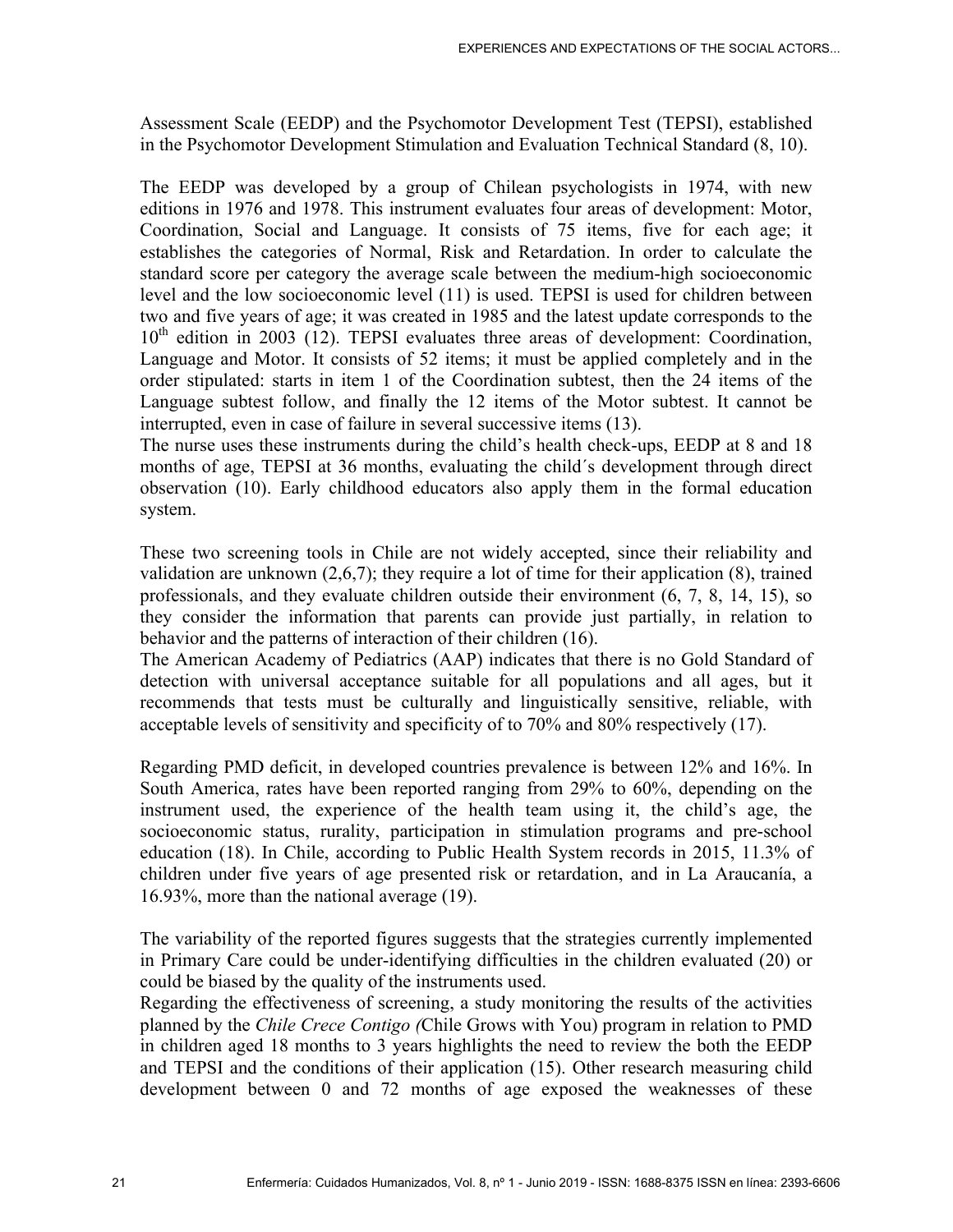instruments, highlighting that they have not been updated or standardized in more than two decades (EEDP 36 years ago, TEPSI 27 years ago), greatly exceeding the 15 years conventionally estimated as the maximum to reestablish a development evaluation instrument (8,16).

The instruments do not include either indicators for development components currently considered highly relevant in the child development process, such as interest in learning and self-regulation, restricting the possibilities of monitoring child development from an integral perspective (7), and none has been compared with internationally considered Gold Standard tests, such as the Bayley Scale of Infant Development (BSID) (8, 16).

A comparison between EEDP and the Ages and Stages Questionnaires (ASQ) evidenced that the latter investigated significantly more deficits, 8.79% versus 12.73% respectively. In turn, the ASQ proved to be more modern and adjusted to the level of development of today´s children; it is a finer and more complete scale, with greater coincidences with the clinical observation than the EEDP. It stimulated the participation of the parents, with an active role, unlike the EEDP that places the parents in a passive position (21).

Faced with the need to review the screening to evaluate SMD, the research question is: what are the experiences and expectations of the nurses and educators in the evaluation of the PMD in children under 3 years using EEDP and TEPSI in La Araucanía? In order to be able to evaluate their experience on the validity of the scales this research was developed, using qualitative exploratory methodology.

### **METHODOLOGY**

The exploratory qualitative methodology was used to investigate the reality of the experiences, with social phenomenological approach of Alfred Schütz (22).

Epistemologically, the experience constitutes a complex phenomenon with intervention of the historical-social determination of the psychic; as human subjectivity it is conditioned by culture, society, and the networks established as a phenomenon of social significance and value (23). It is interesting to find what the subject perceives in relation to the environment (the cognitive) and what this experience means to him (24); the social value attributed by the social actors to the experience and expectations, according to Schütz, intersubjectivity and knowledge reveal projections and expectations channeled into "reasons for", from past experiences and cultural heritage.

The sampling was intentional or selective, with seven informants: five professional nurses, from the teaching and clinical area, and two infant educators, all of them trained professionals in evaluation of PMD with 5 to 15 years of experience using EEDP and TEPSI in urban and rural population of La Araucanía, some with Postgrad and Master studies, closely related to the appreciation of child development.

Inclusion criteria: health and education professionals with experience in evaluation PMD using EEDP and TEPSI and interested in participating in the study. We worked with semi-structured interviews, field notes and audio recordings. The analysis was carried out in compliance with the stages of database organization and textual transcription; coding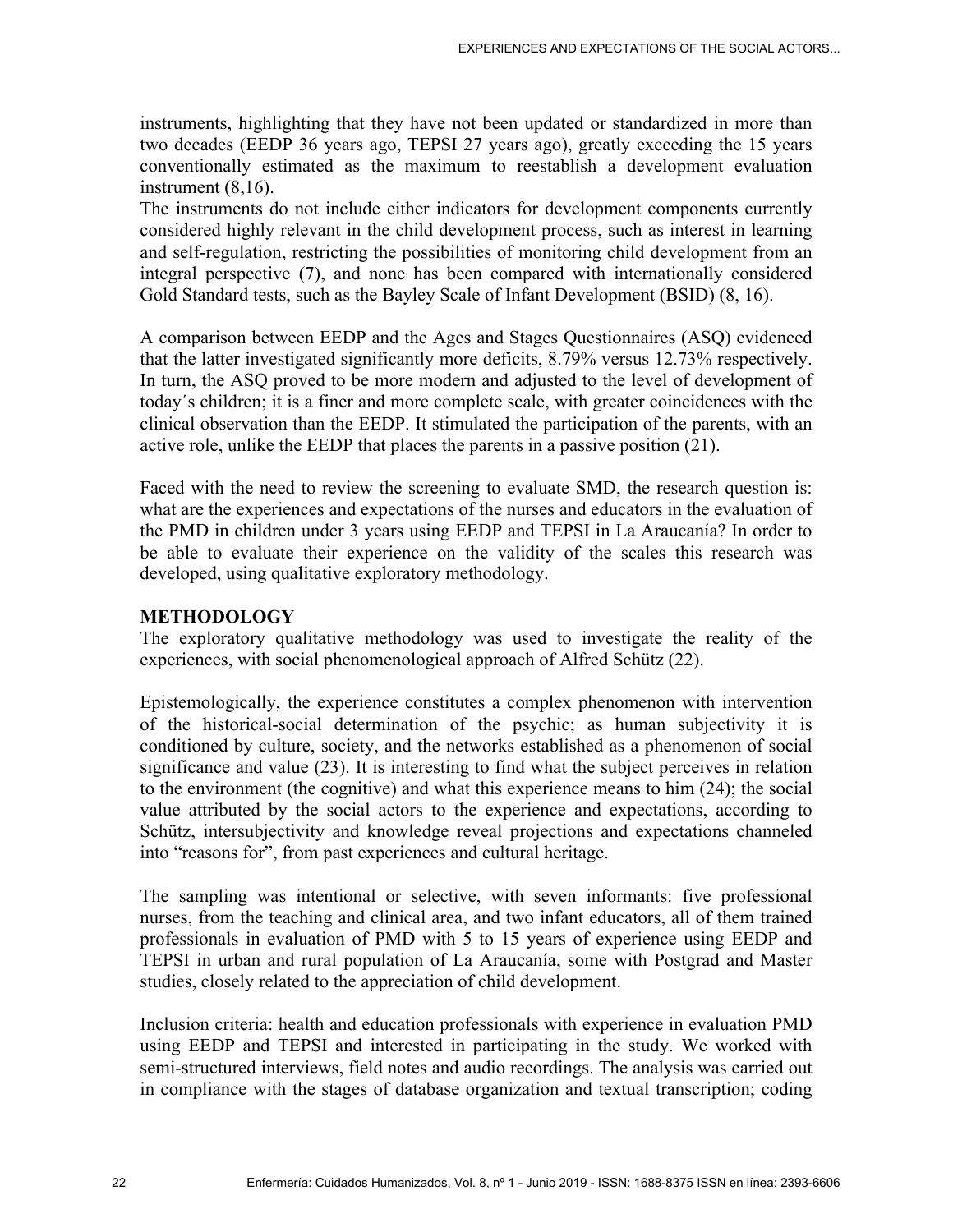(reading and re-reading the transcripts of the interviews); grouping into categories, dimensions or topics and synthesis.

Criteria of rigor: dependency, credibility, auditability and transferability of Guba and Lincoln (25).

Ezequiel Emanuel ethical principles in investigation were respected; an Informed Consent form was given, also the opportunity to raise questions and doubts; respect for the participants was considered, allowing them to withdraw from the study if they so wished  $(26)$ .

## **RESULTS**

Characterization of the interviewed: seven persons, six of them female with ages between 28 and 40 years; five of these were professional nurses, two of them with Master's degree and a Practitioner, with work experience of 5 to 15 years and of 5 to 7 years applying EEDP and TEPSI tests; the other two were infant educators with Master´s sudies and 15 years of experience in the application of these and other evaluation instruments.

The meta-categories identified were: a)Experiences: Dilemmas and uncertainties by critical nodes and b) Expectations.

| <b>Meta-category: Experiences</b><br>Dilemmas and uncertainty due to critical nodes                            |                                                                                                                                                                                                                                                                                                                                                                                                                                                                                                                                                                               |  |  |  |
|----------------------------------------------------------------------------------------------------------------|-------------------------------------------------------------------------------------------------------------------------------------------------------------------------------------------------------------------------------------------------------------------------------------------------------------------------------------------------------------------------------------------------------------------------------------------------------------------------------------------------------------------------------------------------------------------------------|--|--|--|
| Intermediate<br>categories                                                                                     | Analysis Units                                                                                                                                                                                                                                                                                                                                                                                                                                                                                                                                                                |  |  |  |
| between<br>Gap<br>public policies<br>and local<br>reality, does<br>not favor the<br>development<br>of children | [Policies in Chile do not consider that children stay long periods<br>with their parents]; [Extended working hours do not allow family<br>development]; [Generate policies that allow spaces, so that<br>parents can develop a better relationship and stimulation with<br>their children].<br>[Children have not been investigated regarding how they have<br>changed, their sociocultural environment, how the population<br>has moved within this social dynamic. During these last years<br>there have been no investigations, no new instruments have<br>been produced]. |  |  |  |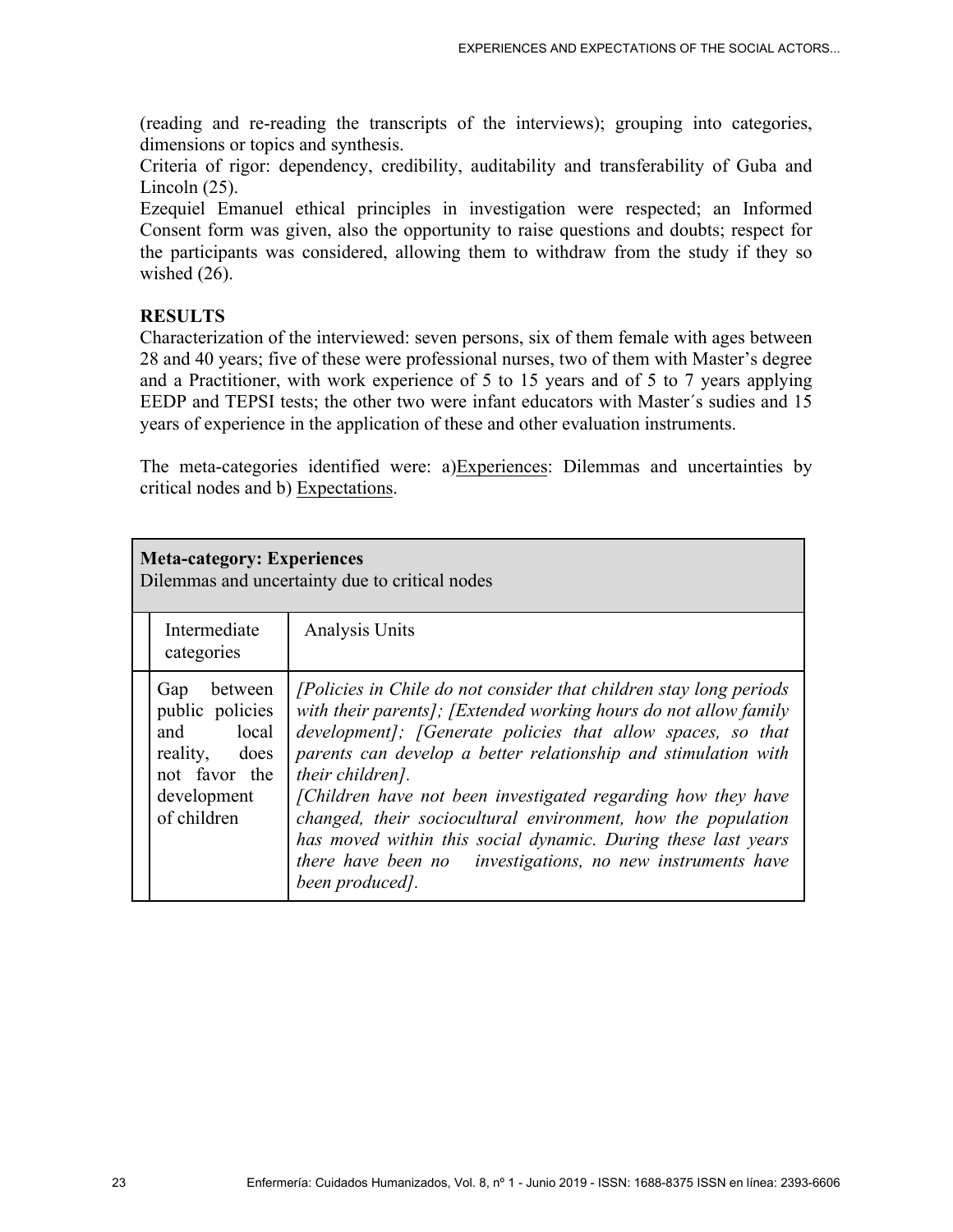|                                                                                   | Outdated<br>and<br>decontextualize<br>instruments<br>d<br>(do not consider<br>parents and the<br>environment). | [Not updated to the current needs of childhood]; [Must be<br>adapted to the present time and also have some range of<br>autonomy]; [The format in general is basic]; [It is too long,<br>monotonous, does not incorporate the environment, is not<br>representative and has no ethnic relevance]. [They do not<br>challenge the child or keep his attention].<br>[With the TEPSI it is difficult to capture the child's<br>concentration]. [There was always a bias that made me doubt<br>about the results I got]. [They are easy to understand, but they<br>are not suitable for the population  they are quite didactic but<br>outdated, more than 20 years old]. [There are some aspects that<br>are a little outdated  elements that the children and their<br>families do not use very often].                                                                                                                                                                                                       |
|-----------------------------------------------------------------------------------|----------------------------------------------------------------------------------------------------------------|------------------------------------------------------------------------------------------------------------------------------------------------------------------------------------------------------------------------------------------------------------------------------------------------------------------------------------------------------------------------------------------------------------------------------------------------------------------------------------------------------------------------------------------------------------------------------------------------------------------------------------------------------------------------------------------------------------------------------------------------------------------------------------------------------------------------------------------------------------------------------------------------------------------------------------------------------------------------------------------------------------|
| <b>Myths</b><br>and<br>of<br>expectations<br>the parents facing<br>the evaluation |                                                                                                                | [They think that they under evaluated their son, that the evaluation<br>was too lapidary or very bad]. [That has improved, the parents<br>now understand]; [Parents today ask for this evaluation, they ask<br>you when it's due, whereas before they often did not care, now<br>they get involved]. [Well in general, the father or mother attending<br>the EEDP with the child try to get him to answer and urges him to<br>do what you are asking him. Some times the mother says that for<br>the next control they are going to do these things, to bring the<br>child practically trained, so the parents condition that the<br><i>instrument has a positive value].</i>                                                                                                                                                                                                                                                                                                                              |
|                                                                                   | Instruments<br>without<br>social<br>relevance                                                                  | [Some children have social deprivation, that is, there is no<br>stimulating environment][When the child belongs to the Mapuche<br>ethnic group, they have spoken a lot in the Mapudungun language<br>and it is difficult for them to understand the instruments]. [There is<br>poverty, with a lack of options and opportunities for the child to<br>speak and communicate well, to have options to visit other places<br>or to go to school]; [The concept of alteration of the PMD due to<br>social deprivation emerges here]. [Genetics influences, also the<br>the<br>possibilities<br>of access,<br>the<br>environment,<br>equal<br>opportunities].[Many times these children are left with the<br>they have<br>interaction<br>the<br>television<br>with<br>on,<br>$n_{O}$<br>environment]. [They do not present cultural relevance. We work<br>with Mapuche children in Boyeco and in various items, especially<br>those related to language and the social part, the EEDP and<br>TEPSI fall short]. |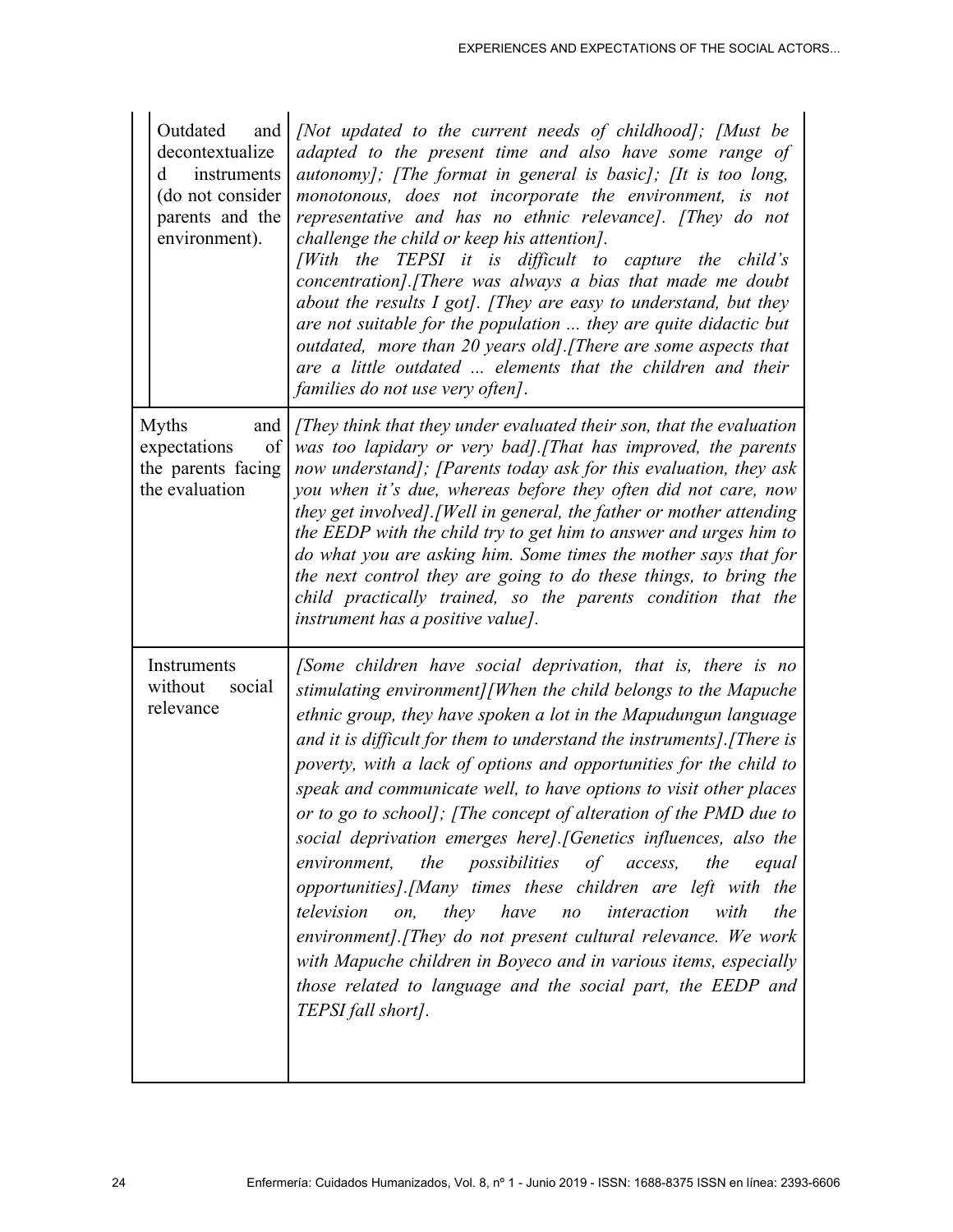| <b>Meta-category: Expectations</b> |                                                                                                                                     |                                                                                                                                                                                                                                                                                                                                                                                                                                                                                                                                                                                                                                                                                                                                                                                                                                                                                                                                                                                                          |  |
|------------------------------------|-------------------------------------------------------------------------------------------------------------------------------------|----------------------------------------------------------------------------------------------------------------------------------------------------------------------------------------------------------------------------------------------------------------------------------------------------------------------------------------------------------------------------------------------------------------------------------------------------------------------------------------------------------------------------------------------------------------------------------------------------------------------------------------------------------------------------------------------------------------------------------------------------------------------------------------------------------------------------------------------------------------------------------------------------------------------------------------------------------------------------------------------------------|--|
|                                    | Intermediate<br>Categories                                                                                                          | Analysis Units                                                                                                                                                                                                                                                                                                                                                                                                                                                                                                                                                                                                                                                                                                                                                                                                                                                                                                                                                                                           |  |
|                                    | Update<br>of<br>political<br>framework,<br>(strategies<br>and<br>instruments),<br>for a continuous<br>effective<br>and<br>progress. | <i>IIt is necessary to modify the TEPSI, takes too long]; IIt ends up</i><br>exhausting the children before they finish the test]. [Modify some<br>parts that do not conform with the current reality, images that the<br>child does not handle]; [Find another tool less time consuming].<br>$[It is still necessary to adapt it to local realities].$<br>$\int I$ think that it requires some adaptations].<br>[It is more necessary to change the TEPSI than the EEDP. The<br>EEDP is still an instrument that measures global characteristics,<br>but the TEPSI is more specific, especially in the area of language.<br>It must be adapted to different contexts, not all children are<br>stimulated in the same way, some children do not recognize the<br>sail or the umbrella as before. It must adapt above all the<br>language area, the motor area is still fine and could continue].<br>[The ministry started working five years ago in reviewing the<br>application of another instrument]. |  |
|                                    | Incorporation<br>and<br>empowerment<br>of parents in the<br>process.                                                                | [Failure to incorporate the work of parents]; [More<br>accompaniment, interventions or education from the parents];<br>[Make parents more involved in care]; [Encourage more, the<br>nurse should generate more interventions together with the<br>parents].<br>[More education and empowerment of parents, they are the ones<br>who know their children]. [Consider their cultural background,<br>their essence as a family and their dynamics]. [It is important to<br>transmit to mothers that when children are born they can be<br>stimulated; reinforce the affective plane, the<br>motor,<br>the<br>language]; [Improve early stimulation in children from before<br>birth].<br>[The better parents or main caregiver do, the child will be better<br>developed due to the concept of imitation].                                                                                                                                                                                                 |  |
|                                    | Training<br>and<br>professional<br>development                                                                                      | [There should be a better preparation of the professionals who<br>apply these instruments]. [Instruments have to be applied by<br>people who actually have training and experience].                                                                                                                                                                                                                                                                                                                                                                                                                                                                                                                                                                                                                                                                                                                                                                                                                     |  |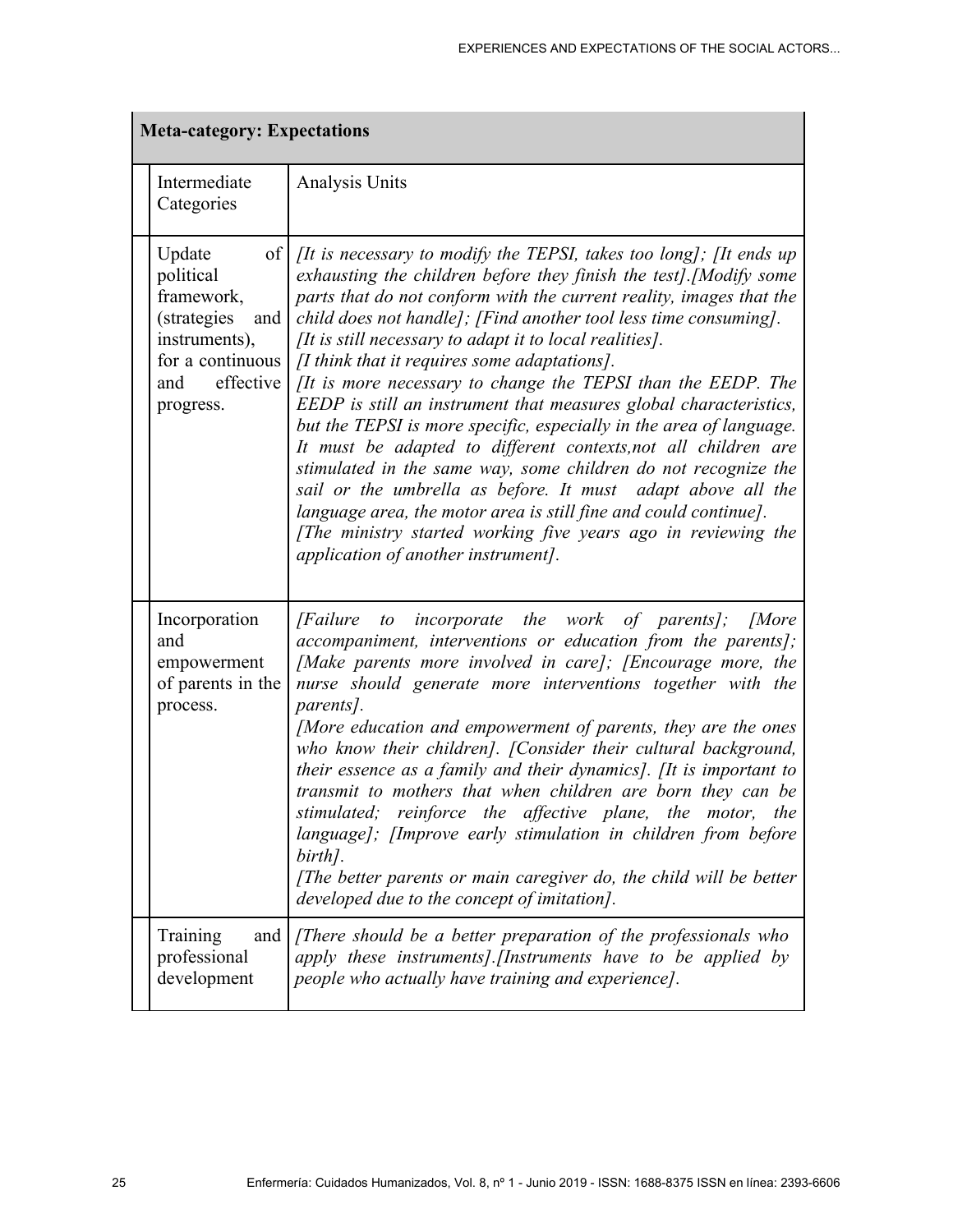#### **DISCUSSION**

Regarding the meta-category Dilemmas and uncertainty due to critical nodes and its intermediate category, Gap between public policies and local reality, does not favor the development of children: according to the interviews, long working hours do not allow children to spend enough time with their parents, limiting stimulation and contact with their family. It is clear in flow charts; however the workload of the evaluators does not permit reassessments. Likewise, the insertion of the nursery teacher in the stimulation room is of great help. Nowadays other instruments are being used, including tests that assess the PMD in the natural context of the child.

According to Santelices, when evaluating the impact of social and family variables in the PMD, it would be relevant in a single parent family headed by the mother only if she works full time (27). Likewise, a study carried out in Spain indicates that 46% of workers recognize that their children are alone for too many hours, without parental supervision and occasionally in the company of caregivers. When their parents finally return home they are exhausted after a full working day and children have been waiting for hours for them to help with school work. Besides there is bathing, preparing dinner, a lot of attention required in the little time available to parents (28).

In Outdated and decontextualized instruments, does not consider parents and environment: according to the stories, the instruments are decontextualized, not valid any more; they do not provide answers to the reality of the children and do not have ethnic relevance. TEPSI is described as an instrument of difficult application, because it is long and monotonous, failing to capture the concentration of the child. Children do not recognize many of the images because they are not familiar with them in the present time. Cardemil, Quilodran and Soto mention that the TEPSI is inadequately applied and its use is strongly influenced by the examiner's vision; itis not a culturally safe assessment, since it does not consider the characteristics of the children, their interests or their context (29).

According to Schonhaut, the language aspects that the TEPSI evaluates are quantitative (number of words, use of sentences); they are very generic, with basic vocabulary. In addition, the repeated application of the test could determine a learning process, diminishing its real utility (30).

Romo et al, in a systematic review of validation studies of neurodevelopmental screening tests for children under five years of age in the United States and Latin America, point out that both the EEDP and the TEPSI do not cover all domains of development, and that validation studies of these instruments are not available (31).

According to a Chilean study of 2009 about evaluating of child development with EEDP and TEPSI tests, their outdating and decontextualization was evidenced in relation to the socio-temporal elements and the characteristics of the current population, as well as their deficit when compared to an internationally established Gold Standard. This could imply that their psychometric properties are not adequate and that also requires the specialization of the people using it in the health and education fields, also highlighting that the TEPSI requires a long time for its application (14).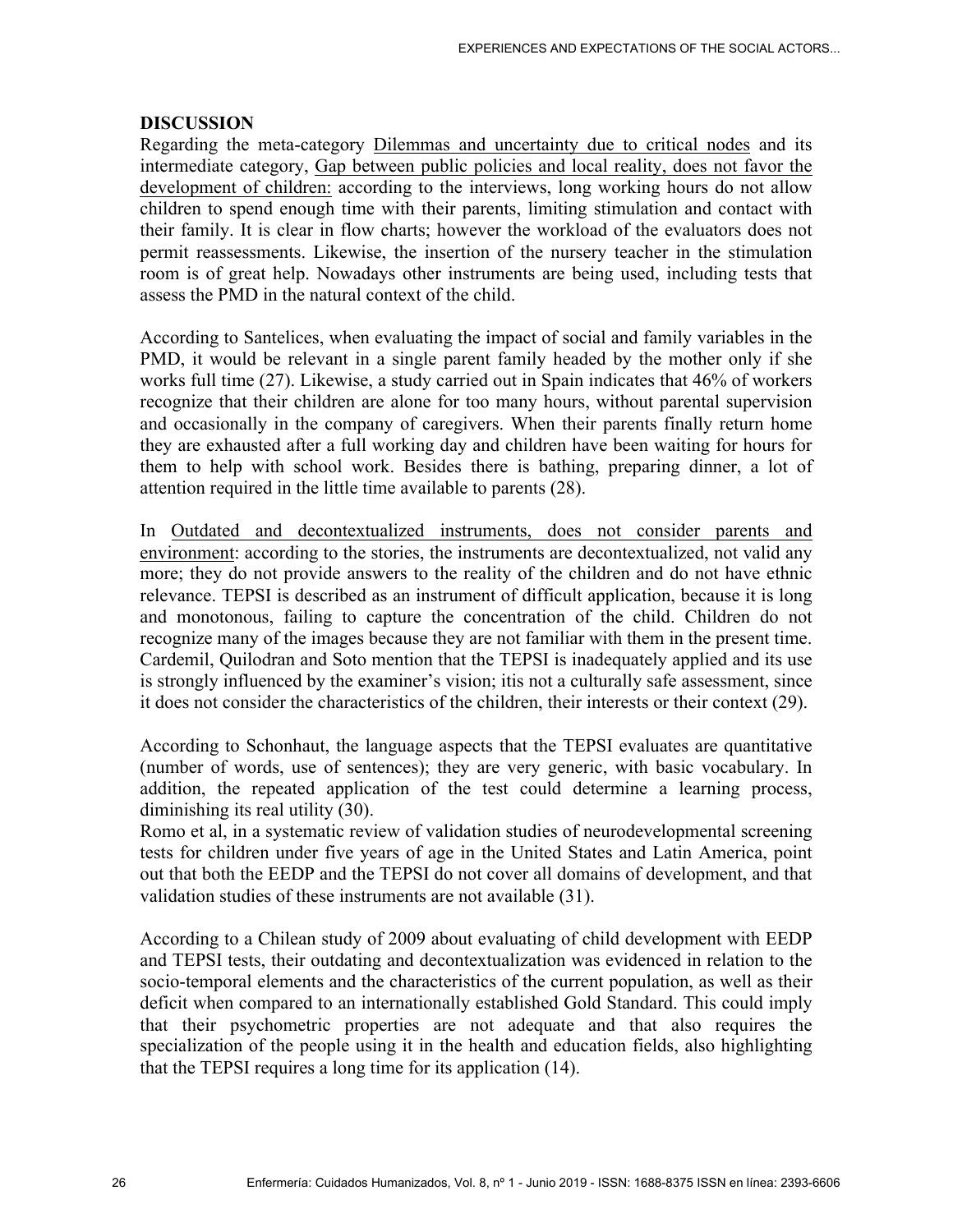Schonhaut et al mention that the EEDP is an old test that does not adjust to the reality of children's development, especially in the area of language. According to its reliability, it is not necessary in the investigation of the levels of Risk and Retard, since its level of Retard is much lower than the reality. While it detects key milestones in the PMD areas it leaves out finer aspects also important. Furthermore, it is not considered as a follow-up instrument, because it does not detect progress in the child´s skills (32).

Likewise, Pardo, Gómez and Edwards point out that the evaluation of PMD through these tests has limitations that hinder adequate follow-up, because their standardization is overdue; there is no continuity between them, they differ in some of the dimensions of development included and also in the age ranges, using a different management process. The EEDP is administered until the child fails in all the items of a certain age group and the TEPSI is administered entirely, regardless of the child's performance. Furthermore, they do not include indicators of high relevance in the child development process, such as interest in learning and self-regulation, which limits the possibilities of monitoring child development from an integral perspective (16).

Bachelet et al states that the difficulties of the TEPSI are related to the language and to a greater extent with the child´s age, since it must be applied in its totality even when the child fails in successive items, leading to a tedious evaluation, exhausting and frustrating for the examiner, the companions and the child (33).

In Myths and expectations of parents facing the DSM evaluation, parents often think that the results were very lapidary, in relation to reality, within their environment. As these instruments have been systematized, parents have become more involved, understand the procedure and demand for it. In this regard, Bachelet et al. in 2016 refers that parents have doubts and concerns when the child does not show progress or does not respond accordingly to what was expected (33).

In Instruments without social relevance, the stories highlight the influence of social differences, social deprivation, ethnicity and the psychosocial and physical environment. Poverty emerges as an important determinant, associated with the lack of opportunities and possibilities of access in an environment lacking stimulation and early access to technology. According to Soler et al, children with higher socioeconomic status, higher schooling of the mother and compound families show a more advanced PMD (34). Also Mathiesen, Herrera, Merino and Dominguez state that the mother´s level of education influences in a better development of the child, since she shares more time with her children and has more knowledge, dedication and interest regarding the activities that her child must do in each stage. These factors influence gross and fine motor skills, language, cognition, personal and social interaction (35).

On the other hand, according to Santelices, Besoain and Escobar, single parenthood by itself does not explain the differences in the PMD; it would only be relevant when the mother works full time. In two-parent families, the PMD is not affected wether the mother works or not (27).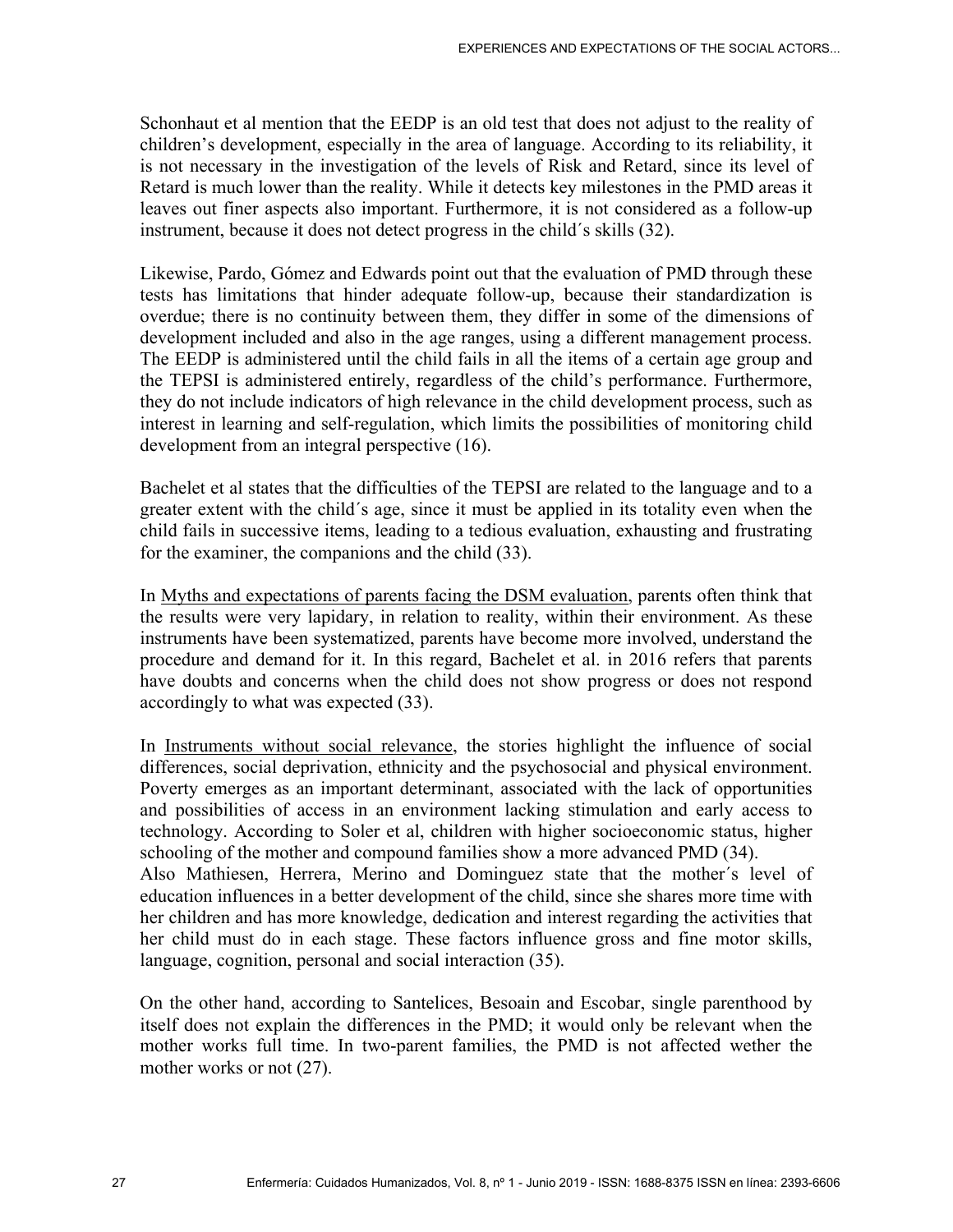According to Arriagada and Contreras, children of families with highly educated parents obtain PMD higher scores, while parents with low schooling lack the skills to shape learning strategies at home to complement the work of teachers. The educational level of the parents, specifically of the mother, plays a fundamental role in the promotion of the cognitive development of their children. And the higher the per capita income, the higher the PMD scores (36).

Sadler et al., mapuche teachers La Araucanía, point out that mapuche children, when entering the school system, have greater difficulties in the language area than nonmapuche ones. They mention that this situation is not due to a possible delay in the psychomotor development of boys and girls, but rather to the bilingualism of the family and to the mapuche custom or protocol of speaking only when requested (37).

Cofré states that in order to incorporate mapuche culture into health care, attention protocols must be adapted to provide the best service to these children; also must exist validated evaluation instruments for them, since in many cases the results of the evaluations do not reflect their actual development (38).

Regarding the meta-category Expectations and their intermediate categories: in Update of the political framework, (strategies and instruments), for a continuous and effective progress: according to the stories the instruments are not adapted to the current reality and need to be updated according to the local realities and needs of children. The need to modify the TEPSI has been proposed, since it is decontextualized in its content, it is very time consuming and exhausts the children.

Athala et al stresses that there is a deficit rate of psychomotor development lower than expected, even under international prevalence, which determines the need to review the tests used, the reliability of their application by professionals and the conditions of their application (39).

In Incorporation and empowerment of parents in the process: it is stated that it is necessary to involve parents actively, making educational interventions. They also emphasize the importance of early stimulation since gestation. According to Schonhaut et al, when comparing the EEDP with the ASQ, with EEDP the mother adopts a passive role in an area where the ideal would be for her to actively participate and to be a protagonist. In relation to the mothers' reactions to the diagnosis of PMD deficit, indifference, lack of commitment and understanding predominate (32).

In Training and improvement of professionals: the stories expressed the need for more training of professionals who perform the assessment of PMD. According to Bachelet et al, regarding the norms, the stimulation rooms must be modified so that the didactic environment does not distract the child, avoiding delays, restlessness and loss of concentration. The professional experience of the evaluators is of outmost importance as a fundamental experience in the evaluation process (33). Angulo and Merino, in relation to human resource standards, state the need for more hours of training, supervision and evaluation, considering the theoretical and measurement aspects (40).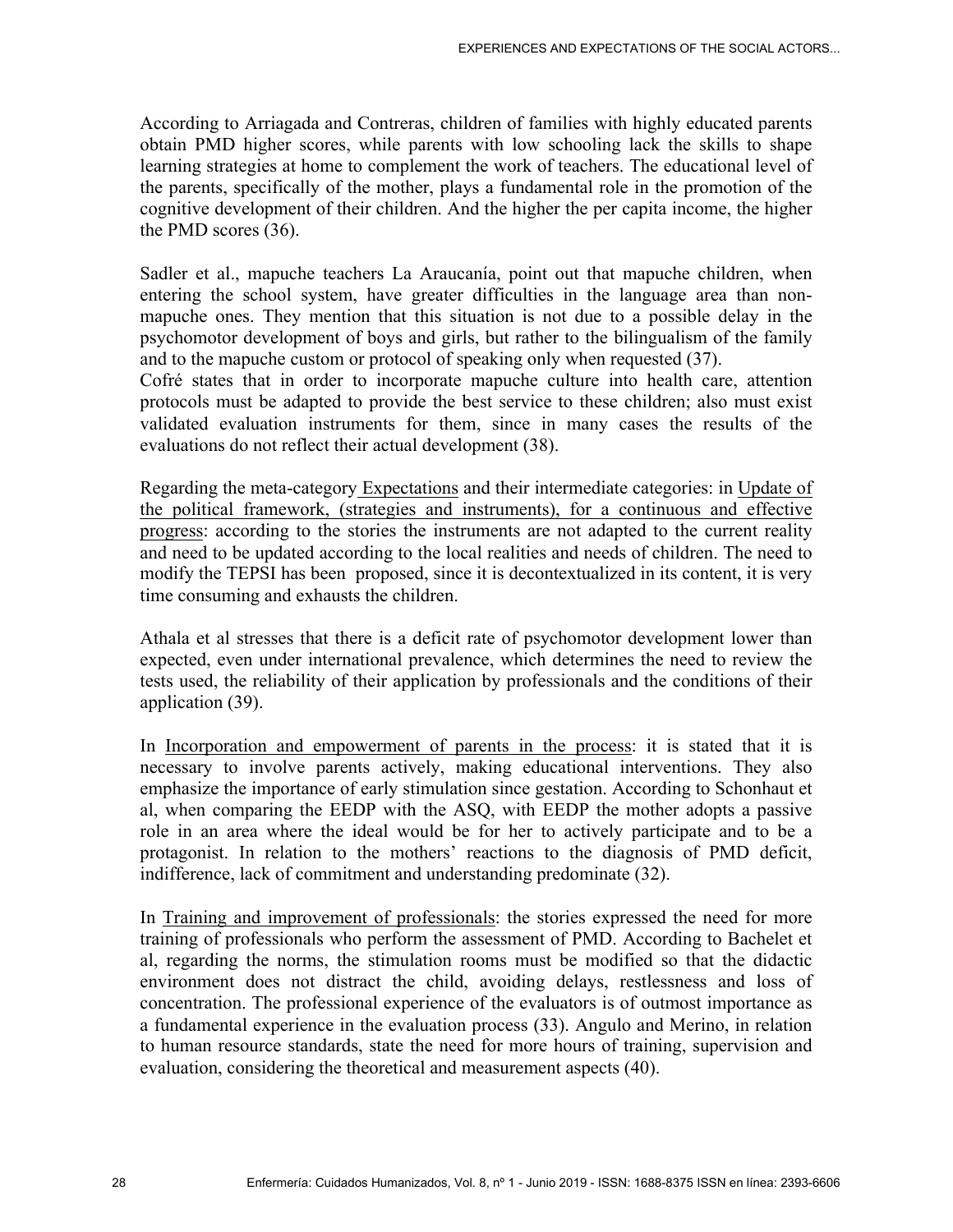### **CONCLUSION**

The conclusion is that it is necessary to have up-to-date instruments that are relevant to the current social reality, easy to apply and that consider the parents and the environment of the children. It is essential the participation of parents, education and empowerment in the stimulation and development of their children since gestation.

Poverty is a relevant factor that determines low psychomotor development; together with other factors, especially mothers who are heads of the household with extended working hours, lead to a lack of opportunities and access.

It is necessary to update the political framework, modifying the strategies and instruments currently used, for a continuous and effective progress, considering the current needs of the children.

It is imperative to modify the policies and adapt them to the changes that families are going through and to favor the increase of human resources destined to health controls, training and improvement of professionals specialized in psychomotor development.

One of the limitations of the study is not having more study subjects, due to the availability of time of the social actors. We extend an invitation to continue studies from the perspective of the parents or caregivers to increase the quality of the development of the children.

*Publication derived from the Thesis Project to obtain a Bachelor's Degree in Nursing, Universidad de La Frontera, Chile.* 

# **BIBLIOGRAPHICAL REFERENCES**

1. Delgado V, Contreras S. Desarrollo psicomotor en el primer año de vida. Santiago: Mediterráneo; 2010.

2. Vericat A, Orden A. Herramientas de Screening del Desarrollo Psicomotor en Latinoamérica. Rev Chil Pediatr [Revista en línea]. 2010 [acceso 12 de diciembre de 2017]; 81(5): 391-401. Disponible en: http://www.scielo.cl/scielo.php?script=sci\_arttext&pid=S0370-41062010000500002

3. Schonhaut L, Herrera ME, Acevedo K, Villarreal V. Estrategias de pesquisa del déficit del desarrollo psicomotor en atención primaria. Rev Ped Elec [Revista en línea] 2008 [acceso 14 de diciembre de 2017]; 5(3): 7-11. Disponible en: http://www.revistapediatria.cl/vol5num3/pdf/

4. Chile Crece Contigo. Orientaciones técnicas para las modalidades de apoyo al desarrollo infantil: Guía para los equipos locales [monografía en internet] Chile; 2013 [acceso 5 de enero de 2018]. Disponible en: http://www.crececontigo.gob.cl/wpcontent/uploads/2015/11/Orientaciones-tecnicas-para-las-modalidades-de-apoyo-aldesarrollo-infantil-Marzo-2013.pdf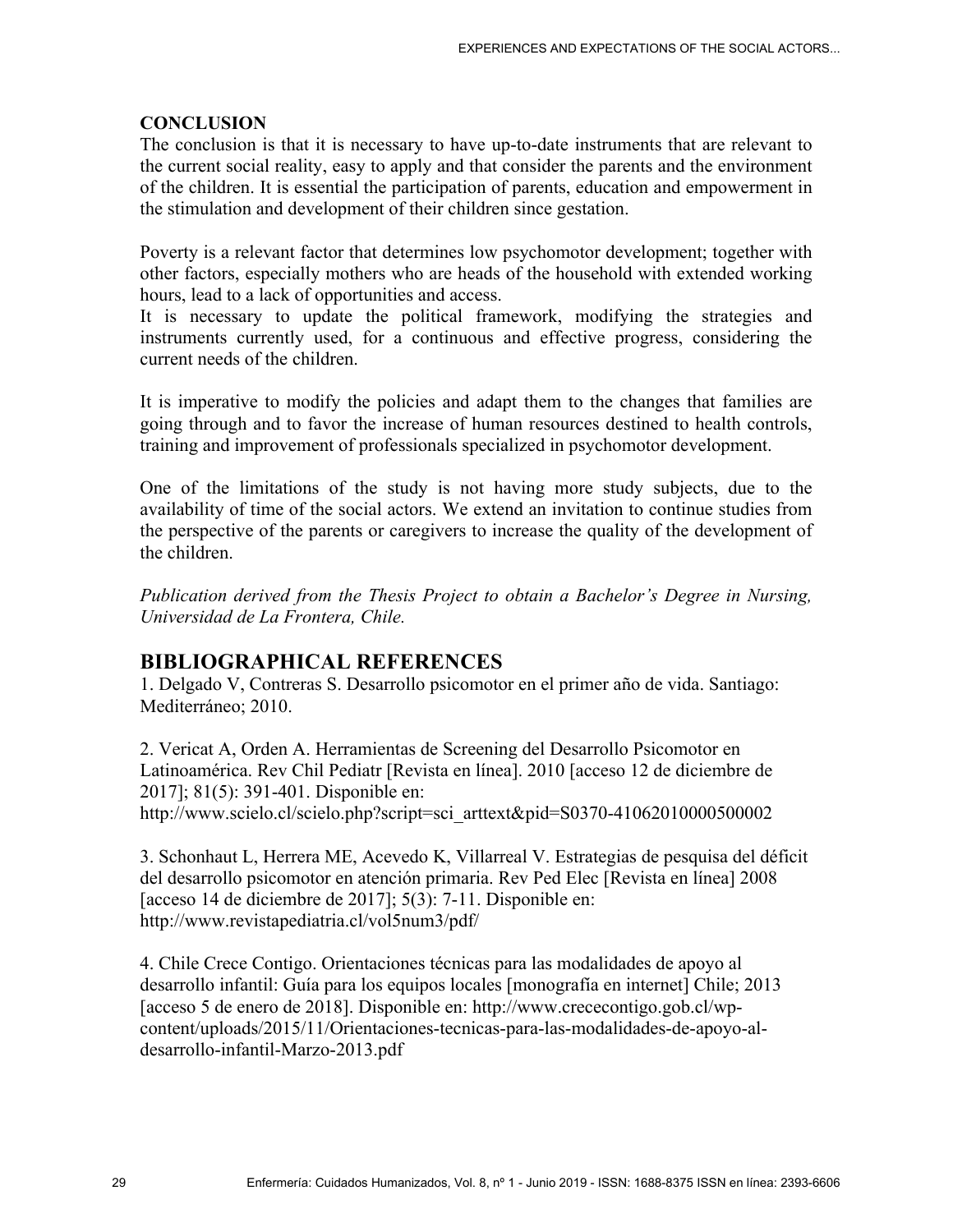5. Córdoba D. Desarrollo cognitivo, sensorial, motor y psicomotor en la infancia [Libro en internet]. España; 2011[acceso 12 de enero de 2018]; 19-23. Disponible en: http://ezproxy.ufro.cl:2052/lib/ufrosp/reader.action?docID=10721708

6. Santrock J. Desarrollo físico en la primera infancia. En: Cejudo JM, editor. Psicología del desarrollo, el ciclo vital. 10a ed. Madrid: McGraw-Hill; 2006.

7. Papalia D, Wendkos O, Duskin R. Psicología del desarrollo: De la infancia a la adolescencia. 11ª ed. México: McGraw-Hill; 2009.

8. Ministerio de Salud. Manual para el apoyo y seguimiento del desarrollo psicosocial de los niños y niñas de 0 a 6 años [Monografía en internet]. Santiago: Atenas; 2008 [acceso 12 de diciembre de 2017]. Disponible en: http://www.crececontigo.gob.cl/wpcontent/uploads/2010/01/Manual-para-el-Apoyo-y-Seguimiento-del-Desarrollo-Psicosocial-de-los-Ninos-y-Ninas-de-0-a-6-Anos-2008.pdf

9. Instituto Nacional de Estadísticas. Síntesis de resultados Censo 2017 [Monografía en Internet]. Chile: INE; 2017 [acceso 03 de enero de 2018]. Disponible en: https://www.censo2017.cl/descargas/home/sintesis-de-resultados-censo2017.pdf

10. Ministerio de salud. Normas Técnicas de Estimulación y Evaluación del Desarrollo Psicomotor del Niño y la Niña Menor de 6 años [Monografía en internet]. Santiago: Gobierno de Chile; 2004 [acceso 5 de diciembre de 2017]. Disponible en: http://web.minsal.cl/sites/default/files/files/2004 Normas tecnicas estimulacion y evalu acion\_desarrollo.pdf

11. Rodríguez S, Arancibia V, Undurraga C. EEDP: Escala de evaluación del desarrollo psicomotor de 0-24 meses. 3a ed. Santiago: Galdoc; 1978.

12. Haeussller I, Marchant T. Tepsi: Test de desarrollo psicomotor 2-5 años. 10a ed. Santiago: Ediciones Universidad Católica de Chile; 2003.

13. Schonwald A, Horan K, Huntington N. Developmental Screening: Is There Enough Time? Clin Pediatr [Revista en línea] 2009 [acceso 14 de diciembre de 2017]; 48 (6): 648-55. Disponible en: http://cpj.sagepub.com/content/48/6/648.abstract

14. Universidad Alberto Hurtado. Estudio de revisión y sistematización de la literatura disponible sobre medición del desarrollo infantil entre 0 y 72 meses de edad [Monografía en internet]. Santiago; 2009 [acceso 10 de enero 2018]. Disponible en: http://www.crececontigo.gob.cl/wp-content/uploads/2013/07/6-Informe-final-Revision-ysistematizacion-literatura-sobre-mediciion-del-desarrollo-infantil-entre-0-y-72-meses-deedad.pdf

15. Bedregal P. Instrumentos de medición del desarrollo en Chile. Rev Chil Pediatr [Revista en línea] 2008 [acceso 7 de enero de 2018]; 79 (1): 32-36. Disponible en: http://www.scielo.cl/pdf/rcp/v79s1/art06.pdf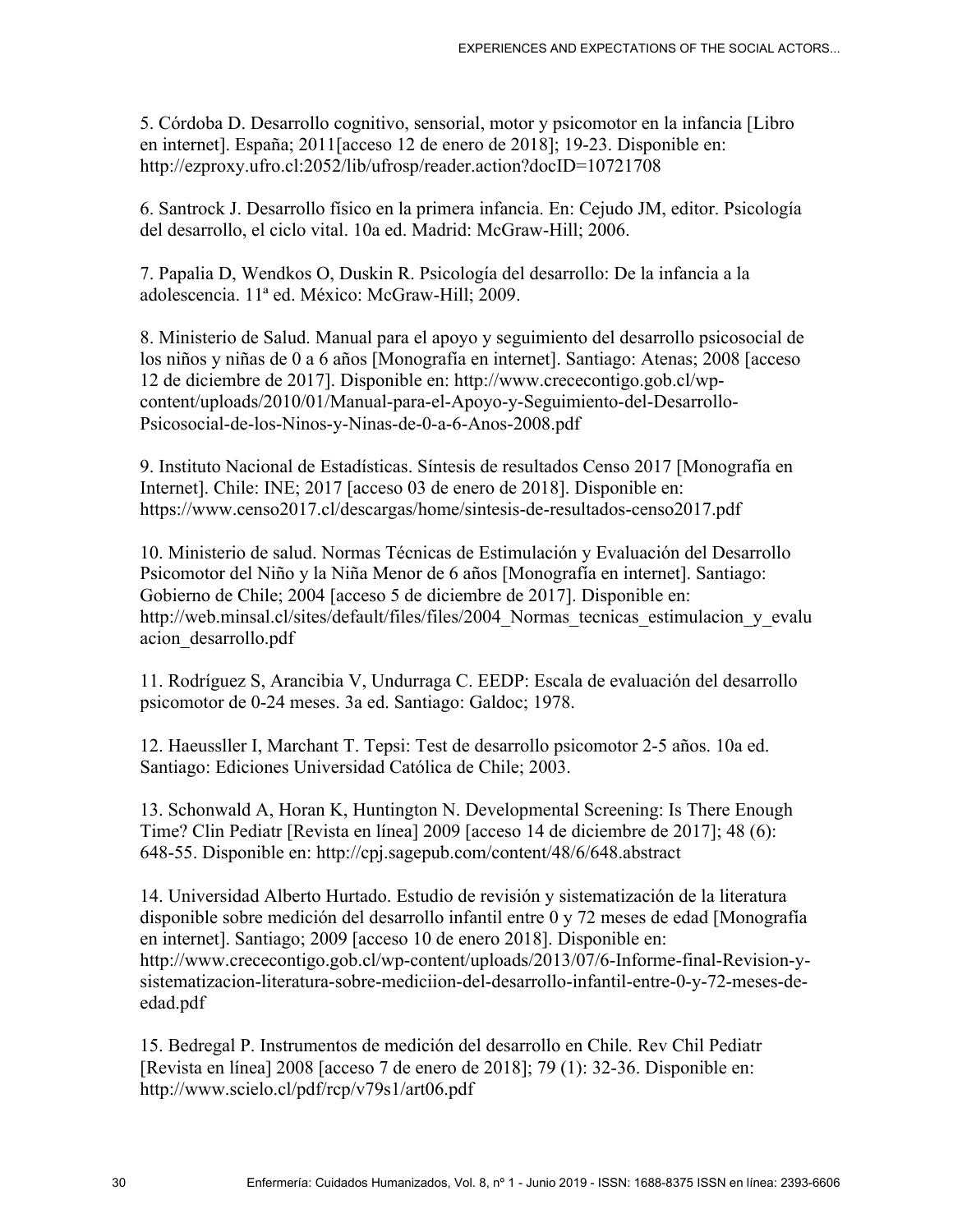16. Pardo M, Gómez M, Edwards M. Test de aprendizaje y desarrollo infantil (TADI): Para niñas y niños de 3 meses a 6 años [Monografía en internet]. Chile: Editorial Universitaria; 2012 [acceso 5 de febrero de 2018]. Disponible en: http://www.unicef.cl/web/wp-content/uploads/doc\_wp/WD\_14\_Tadi\_web.pdf

17. American Academy of Pediatrics. Identifying Infants and Young Children With Developmental Disorders in the Medical Home: An Algorithm for Developmental Surveillance and Screening. Pediatrics [Revista en línea] 2006 [acceso 6 de diciembre de 2017]; 118(1): 405-420. Disponible en:

http://pediatrics.aappublications.org/content/pediatrics/118/1/405.full.pdf

18. Subsecretaría de salud pública división de planificación sanitaria. II Encuesta de Calidad de Vida y salud Chile 2006 [Monografía en internet]. Santiago: Ministerio de Salud; 2006 [acceso 10 de enero de 2018]. Disponible en: http://www.crececontigo.gob.cl/wp-content/uploads/2013/06/ENCAVI-2006.pdf

19. Subsecretaría de Redes Asistenciales División de Atención Primaria. Orientaciones técnicas metas sanitarias 2016 Ley N° 19.813 [En línea]. Chile: Ministerio de Salud; 2015 [acceso 10 de febrero de 2018]. Disponible en: http://163.247.80.2/priged/2016/DATADEIS/Informacion/Informaci%C3%B3n%20Sanit aria/Indicadores/MetasSanitarias/Ley-19813/2016/MetasAPS2016- Orientaciones%20Tecnicas%20Metas%20Sanitarias%20APS%202016.pdf

20. Departamento de estadísticas e información de salud. Resultados de la Aplicación de Escala de Evaluación del Desarrollo Psicomotor a menores de 5 años, según resultado y sexo, por Región y Servicio de Salud. SNSS, año 2015 [Monografía en internet]. Chile: DEIS; 2015 [acceso 12 de febrero de 2018]. Disponible en: http://intradeis.minsal.cl/ReportesRem/2015/PRIMERA\_EVALUACION\_DSM\_SEXO/ PRIMERA\_EVALUACION\_DSM\_SEXO.aspx

21. Schonhaut L, Armijo I. Aplicabilidad del Ages & Stages Questionnaires para el tamizaje del desarrollo psicomotor. Rev Chil Pediatr [Revista en línea] 2014 [acceso 2 de febrero de 2018]; 85(1): 12-21. Disponible en: http://www.scielo.cl/pdf/rcp/v85n1/art02.pdf

22. Leal R. La sociología interpretativa de Alfred Schütz. Reflexiones entorno a un planteamiento epistemológico cualitativo. Rev Alpha [Revista en Línea] 2006 [acceso 10 de diciembre de 2017]; 23(1): 201-213. Disponible en: https://scielo.conicyt.cl/scielo.php?script=sci\_arttext&pid=S0718-22012006000200012

23. Leontiev, A. Prólogo al libro Psicología del Arte. En Vygotsky, L. Psicología del Arte. La Habana: Editorial Pueblo y Educación; 1987.

24. Fariñas, G. Acerca del concepto vivencia en el enfoque histórico cultural. Revista Cubana de Psicología. 2005; 16 (3): p. 62-66.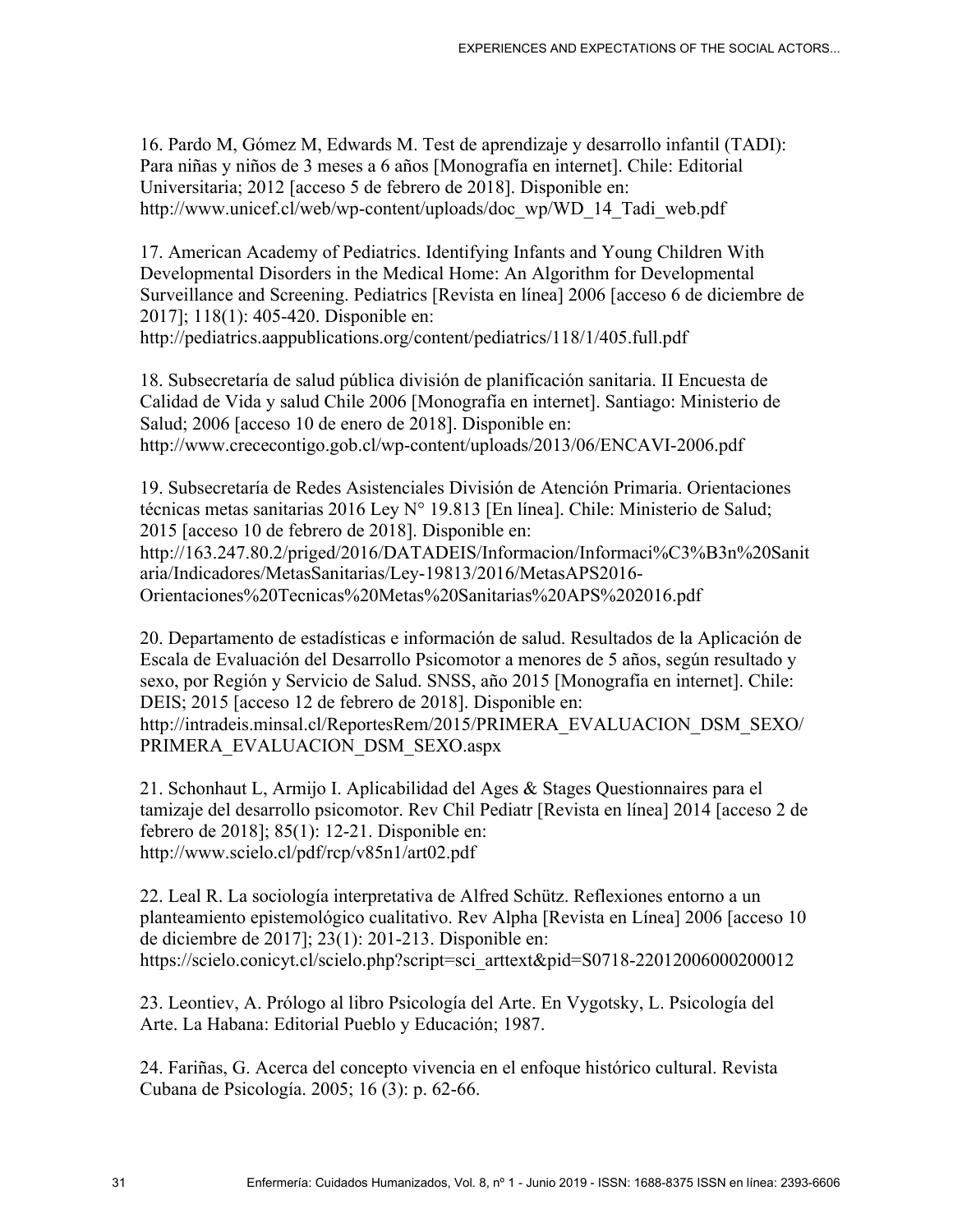25. Hernández R, Fernández C, Baptista P. Metodología de la Investigación. 1a ed. México: McGraw-Hill; 1991.

26. Polit D, Hungler B. Investigación Científica en Ciencias de la Salud. 6a ed. México: McGraw-Hill; 2000.

27. Santelices M, Besoain C, Escobar M. Monoparentalidad, trabajo materno y desarrollo psicomotor infantil: Un estudio chileno en niños que asisten a salas cuna en contexto de pobreza. Universitas Psychologica. [Revista en línea] 2015 [acceso 11 de diciembre de 2017]; 14(2): 675-684. Disponible en:

http://revistas.javeriana.edu.co/index.php/revPsycho/article/view/2925/13001

28. Martínez R, De Andrés E. Impacto de la conciliación de la vida familiar y laboral sobre el bienestar de la infancia. [Monografía en internet]. Madrid: Fundación Másfamilia/Observatorio efr; 2011. [Acceso 20 de enero de 2018]. Disponible en: http://www.observatoriodelainfancia.es/oia/esp/documentos ficha.aspx?id=3160

29. Cardemil V, Quilodrán N, Soto C. Análisis comparativo de la escala de juego preescolar de knox revisada (rkpps) y test de desarrollo psicomotor 2-5 años (tepsi), desde lo culturalmente seguro, en Valdivia, durante el año 2013. Revista Chilena de Terapia Ocupacional [Revista en línea] 2014 [Acceso 25 de enero 2018]; 14(1): 11-19. Disponible en: https://nuevosfoliosbioetica.uchile.cl/index.php/RTO/article/view/32384

30. Schonhaut L, Maggiolo M,De Barbieri Z,Rojas P, Salgado A. Dificultades de lenguaje en preescolares: Concordancia entre el test TEPSI y la evaluación fonoaudiológica. Rev Chil Pediatr [Revista en línea] 2007[acceso 10 de enero de 2018]; 78 (4): 369-375. Disponible en: https://scielo.conicyt.cl/scielo.php?script=sci\_arttext&pid=S0370-41062007000400004

31. Romo B, Liendo S, Vargas G, Rizzoli A, Buenrostro G. Pruebas de tamizaje de neurodesarrollo global para niños menores de 5 años de edad validadas en Estados Unidos y Latinoamérica: revisión sistemática y análisis comparativo. Bol. Med. Hosp. Infant. Mex. [Revista en línea] 2012 [acceso 15 de diciembre de 2017]; 69 (6): 450-462. Disponible en: http://www.scielo.org.mx/scielo.php?script=sci\_arttext&pid=S1665-11462012000600006&lng=es

32. Schonhaut L, Armijo I, Millán T, Herreros J, Hernández K, Salgado A, Cordero M. Comparación de la Evaluación Tradicional del Desarrollo Psicomotor versus una Prueba Autoadministrada. Rev Chil Pediatr [Revista en línea] 2010 [acceso 12 de diciembre de 2017]; 81(6): 498-505. Disponible en: http://www.scielo.cl/pdf/rcp/v81n6/art03.pdf

33. Bachelet V, Jiménez R, Bustos L, Morales V, Zamorano R, González P, et al. Análisis de instrumentos para la evaluación del desarrollo infantil de niños(as) de 0 a 4 años en Chile [Monografía en internet]. Santiago: Medwave-Estudios, 2016 [acceso 20 de enero de 2018]. Disponible en: